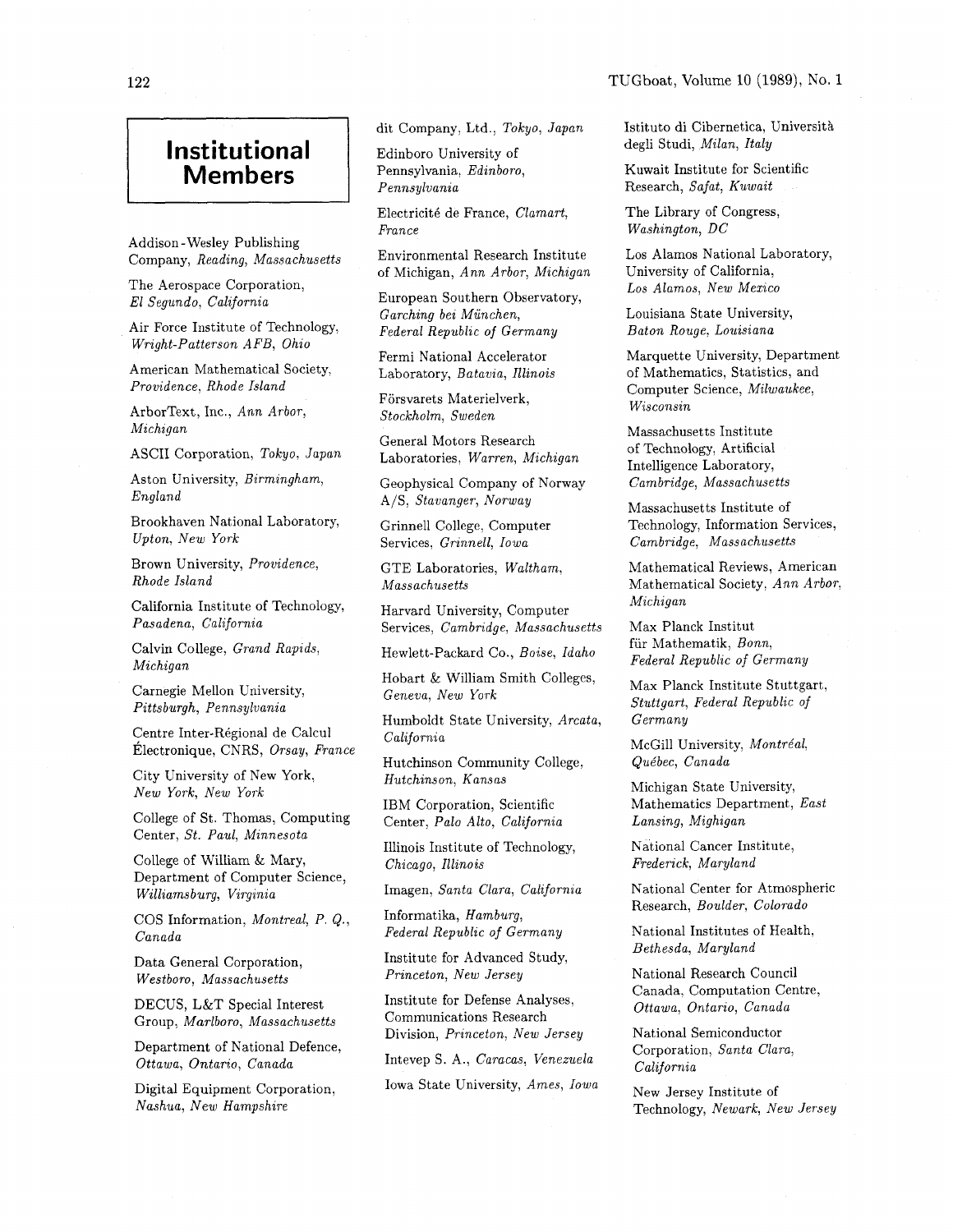New York University, Academic Computing Facility, New York, New York

Nippon Telegraph & Telephone Corporation, Software Laboratories, Tokyo, Japan

Northeastern University, Academic Computing Services, Boston, Massachusetts

Norwegian Pulp & Paper Research Institute, Oslo, Norway

Online Computer Library Center, Inc. (OCLC), Dublin, Ohio

Pennsylvania State University, Computation Center, University Park, Pennsylvania

Personal TFX, Incorporated, Mill Valley, California

Promis Systems Corporation, Toronto, Ontario, Canada

Peter Isaacson Publications, Victoria, Australia

Purdue University, West Lafayette, Indiana

QMS, Inc, Mobile, Alabama

Queens College, Flushing, New York

Research Triangle Institute, Research Triangle Park, North Carolina

REJSPEC, Inc., Rapid City, South Dakota

Rice University, Department of Computer Science, Houston, Texas

Royal Marsden Hospital, Surrey, England

Ruhr Universitat Bochum, Bochum, Federal Republic of Germany

Rutgers University, Hill Center, Piscataway, New Jersey

St. Albans School, Mount St. Alban, Washington, D. C.

Sandia National Laboratories, Albuquerque, New Mexico

SAS Institute, Cary, North Carolina

I. P. Sharp Associates, Palo Alto, California

Smithsonian Astrophysical Observatory, Computation Facility, Cambridge, Massachusetts

Software Research Associates, Tokyo, Japan

Sony Corporation, Atsugi, Japan

Space Telescope Science Institute, Baltimore, Maryland

Springer-Verlag, Heidelberg, Federal Republic of Germany

Stanford Linear Accelerator Center (SLAC), Stanford, California

Stanford University, Computer Science Department, Stanford, California

Stanford University, ITS Graphics & Computer Systems, Stanford, California

State University of New York, Department of Computer Science, Stony Brook, New York

Stratus Computer, Inc., Marlboro, Massachusetts

Syracuse University, Syracuse, New York

Talaris Systems, Inc., San Diego, California

Texas A & M University, Computing Services Center, College Station, Texas

Texas A & M University, Department of Computer Science, College Station, Texas

Tribune TV Log, Glens Falls, New York

TRW, Inc., Redondo Beach, California

Tufts University, Medford, Massachusetts

TV Guide, Radnor, Pennsylvania

TYX Corporation, Reston, Virginia

UNI-C, Aarhus, Denmark

University College, Cork, Ireland

University of Alabama, Tuscaloosa, Alabama

University of British Columbia, Computing Centre, Vancouver, British Columbia, Canada

University of British Columbia, Mathematics Department, Vancouver, British Columbia, Canada

University of Calgary, Calgary, Alberta, Canada

University of California, Division of Library Automation, Oakland, California

University of California, Berkeley, Academic Computing Services, Berkeley, California

University of California, Berkeley, Computer Science Division, Berkeley, California

University of California, Irvine, Department of Mathematics, Irvine, California

University of California, Irvine, Information & Computer Science) Irvine, California

University of California, San Diego, La Jolla, California

University of California, San Francisco, San Francisco, California

University of Canterbury, Christchurch, New Zealand

University of Chicago, Computation Center, Chicago, Illinois

University of Chicago, Computer Science Department, Chicago, Illinois

University of Crete, Institute of Computer Science, Heraklio, Crete, Greece

University of Delaware, Newark, Delaware

University of Exeter, Computer Unit, Exeter, Devon, England

University of Glasgow, Department of Computing Science, Glasgow, Scotland

University of Groningen, Groningen, The Netherlands